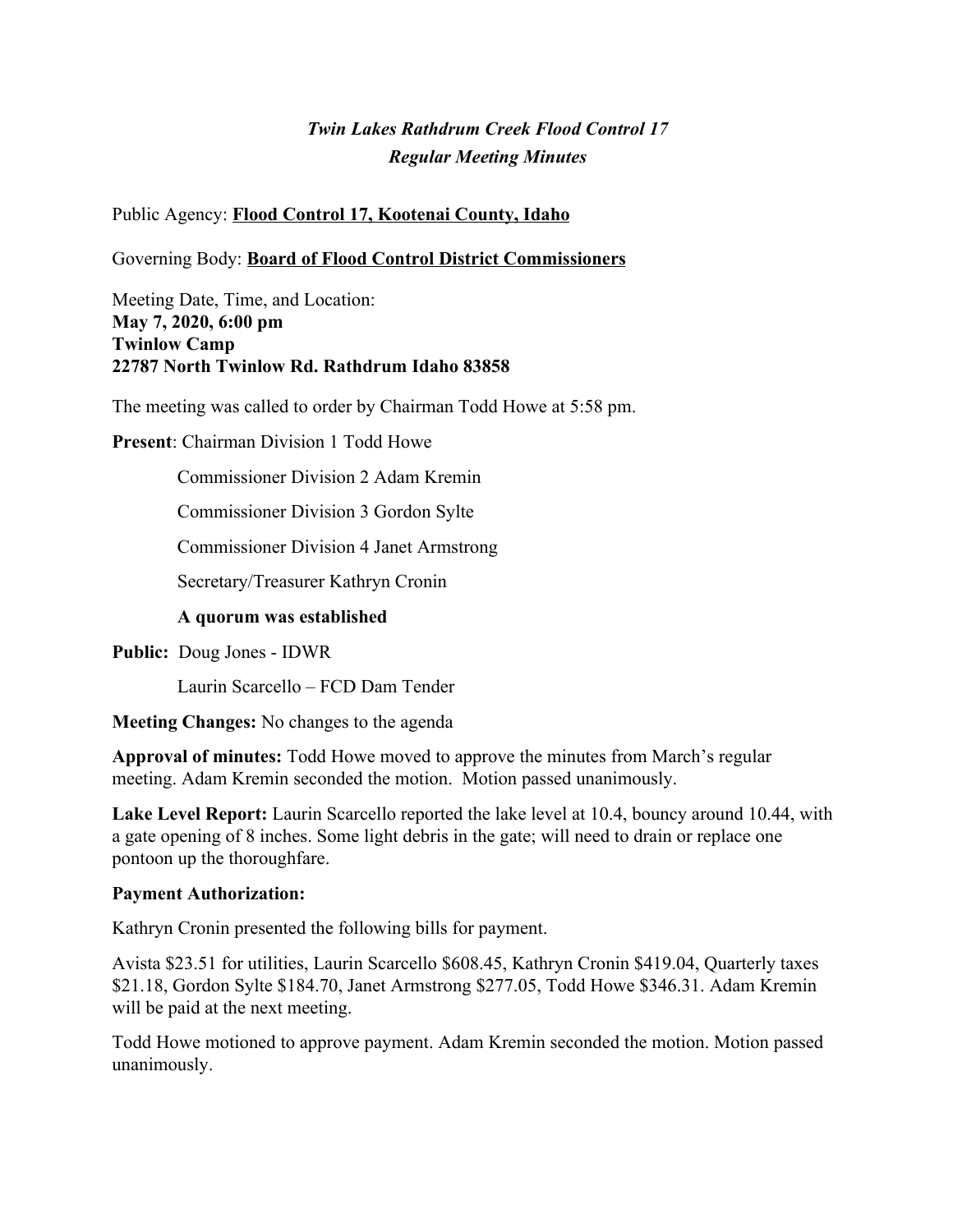### **Review of bank Statements & Financial records.**

March and April's bank statements were reviewed by the commissioners. The Quickbooks' report aligns with the checks going out and the balances in both the checking and savings accounts.

#### **Correspondence review**

Avista sent a notice of some maintenance which will be occurring along the Flood district's property line. They will let us know if they need to access the property. No action needed.

The Flood District received an email from attorney Scott Poorman, with a petition to annex the parcel in our district in order to facilitate some boundary line issues with adjacent parcels. Todd Howe called him and had a conversation with him and Scott believed he had already found an answer without needing information from us. No action is needed.

#### **Old Business:**

### **Weather Station at the Dam**

The topic of putting in a weather station at the dam is on hold. The cost of a weather station needs to be narrowed down and discussion with the Water District if they are willing and able to contribute funds to the project. Questions about registering a weather station with the NRCS need answered. Gordon Sylte talked of his current weather station and it's online system, and wondered if employing four to five of the smaller weather stations, ones costing hundreds rather than thousands, would be more suitable. Topic will resume in June.

## **Online Banking / Debit Card**

Todd Howe will get the paperwork so that new signers can be added to the bank account at the next meeting. He will also look into getting a debit card for the FCD bank account.

#### **Sump Review, County and Aquifer Protection Board**

No meetings currently due to COVID-19. Laurin Scarcello projected the sump would be accessible around July. Gordon Sylte said talking with the Tevises should still be a priority, especially considering the half finished project around the sump and the debris left from that work. Doug suggested any dirt excavated from any future sump improvements could be used to levy banks and fill in low spots along Rathdrum Creek, and potentially create a program around this issue. Laurin Scarcello liked the idea of creating a program and thinks many homeowners who live along the creek would be interested.

#### **New Business:**

#### **Job Vacancy - FCD Secretary/Treasurer**

Kathryn Cronin announced she will be relocating in September and opened the floor for any candidate suggestions for the Secretary/Treasurer position. She named Daniell Plomondon as a suitable candidate who could easily train and take over the position. No one had any other suggestions. Kathryn Cronin will bring Daniell to the next meeting so the commissioners can